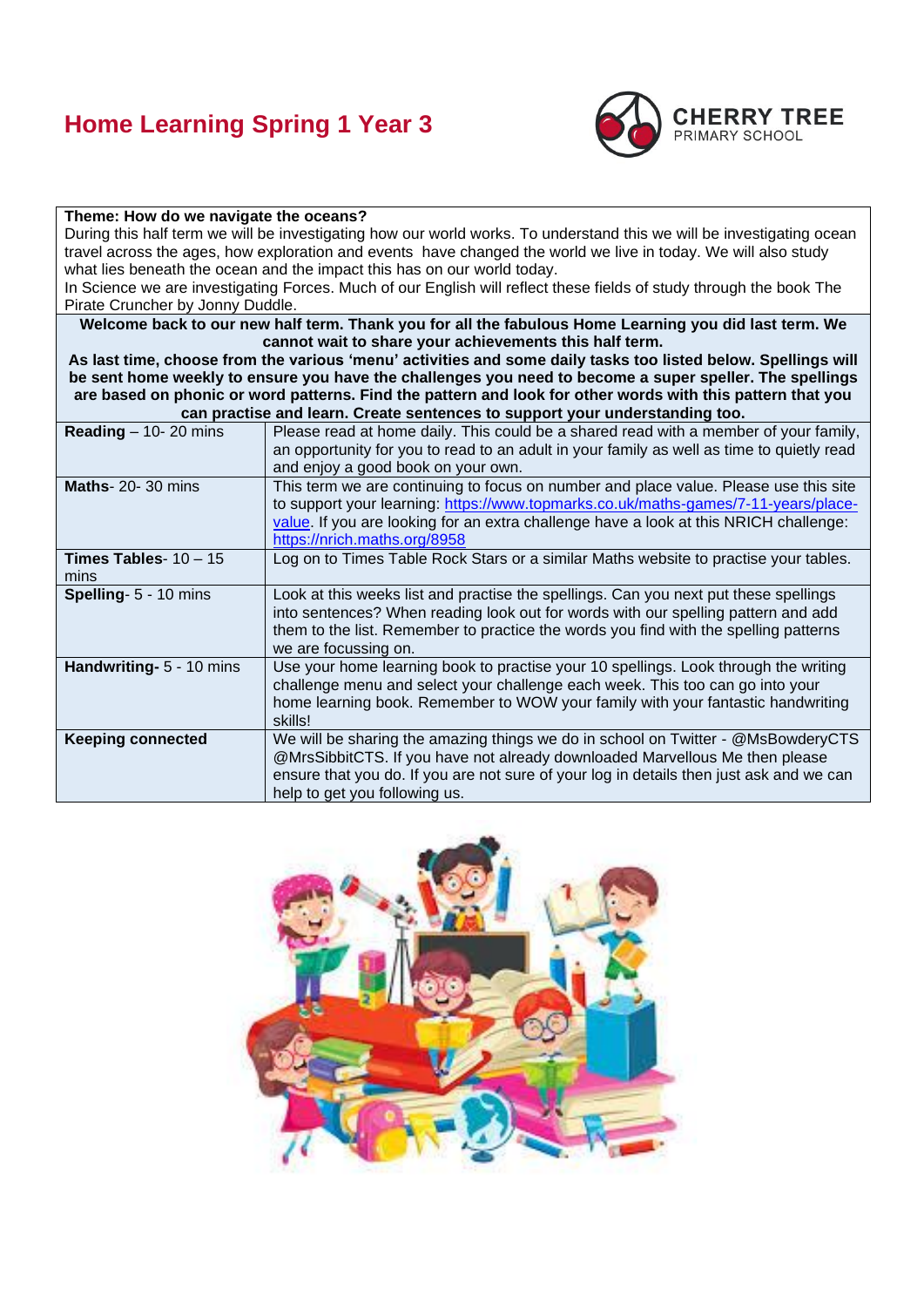# **Home Learning Spring 1 Year 3**



## **Your menus for this half term.**

## **Theme Menu Year 3**

Choose **one** starter, main and dessert activity to do over the half term. You have five weeks to finish your meal...I mean homework! Bring back **by Wednesday 9 th February** ready to share with the class ☺.

| <b>Starter</b>                                                                                                                                    | Main                                                                                                                                                                                                  | <b>Dessert</b>                                                                                                                                                                                                                    |
|---------------------------------------------------------------------------------------------------------------------------------------------------|-------------------------------------------------------------------------------------------------------------------------------------------------------------------------------------------------------|-----------------------------------------------------------------------------------------------------------------------------------------------------------------------------------------------------------------------------------|
| Find out at least two amazing facts<br>about the oceans. You will need to<br>share this with the class in a format<br>of your choice.             | Many different types of boat/ship<br>have been invented over time.<br>Select one, draw and label the sea<br>going vessel of your choice.<br>Expalin how it is powered to travel<br>the seven seas.    | Make a warming tasty food dish for<br>your family. You may need help with<br>this one. Bring in photos of your<br>tasty dish to share with the class.<br>Ask your family to be food critics and<br>give feedback for us to share! |
| Look at the image from the front<br>cover of Where Ocean Meets Sky.<br>Write an adventure story using this<br>as inspiration!                     | Create a vessel that floats!<br>Take a photgraph to share with the<br>class or bring it in and we can sail it.                                                                                        | We are an island nation and there<br>are many smaller islands around our<br>coast. Research an island of your<br>choice and bring in your findings in a<br>format of your choice.                                                 |
| Discover where you live! Find out a<br>historical fact about our local area.<br>You can go up to a 10 mile radius.<br>Go back at least 500 years! | Our Jigsaw them is Dreams and<br>goals.<br>Write about your hobby. What do<br>you enjoy doing in your spare time?<br>Why do you enjoy doing this? Where<br>do you think your hobby could take<br>you? | At this time of year the birds in our<br>garden get hungry.<br>Craete a bird feeder for the birds in<br>your garder.<br>Take photos of the birds as they visit<br>you.                                                            |

## **Writing Menu Year 3**

Choose your writing activites to complete in your Homework Book each week. Bring back to school **by Wednesday 9th February** ready to share with the class ☺. Create a board game about Describe your Investigate a favourite book cover. famous explorer travelling the oceans of the world. Why do you think the from the past. Write instructions for your game. cover of a book is so Write a biography Play it at home to check your important? about them and the instructions then bring it in to share palce that they discovered. with your friends in class. Draw and describe a creature that Write a poem about a sea What 10 things would you take, and adventure. Will your poem rhyme? why, if you were going on a small lives in the sea. Will it be a nonsense poem? Include yacht around the world. similies and metaphors to add detail and humour to your writing. Write a big list of Write a story featuring your family as adjectives that start Write a letter to sea faring pirates. .+K with the first letter of someone living in .the phrase **Magnets**  Austarlia telling them all **and Forces** about your life here in England. What do you think are the most interesting and exciting things to include?